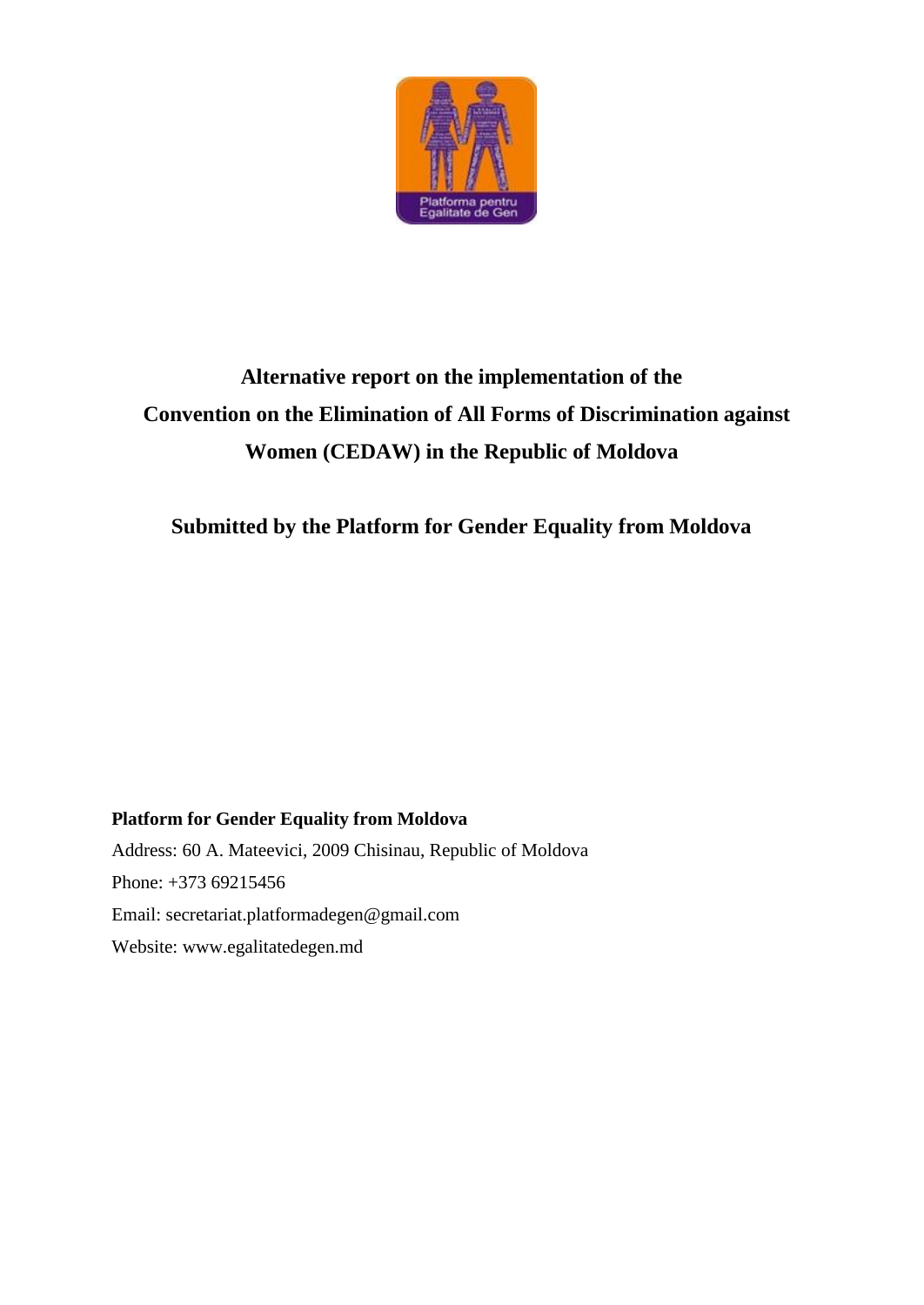## **Contents**

| 1.3. Coordination mechanism on Women Peace and Security Agenda implementation           |  |
|-----------------------------------------------------------------------------------------|--|
|                                                                                         |  |
| 2. Equality in women's public and political participation (Art. 3, 4, 7 CEDAW) 7        |  |
|                                                                                         |  |
|                                                                                         |  |
|                                                                                         |  |
|                                                                                         |  |
| 3.1 Legislative modifications and respect of the quota of 40 % during 2019 elections 11 |  |
|                                                                                         |  |
|                                                                                         |  |
|                                                                                         |  |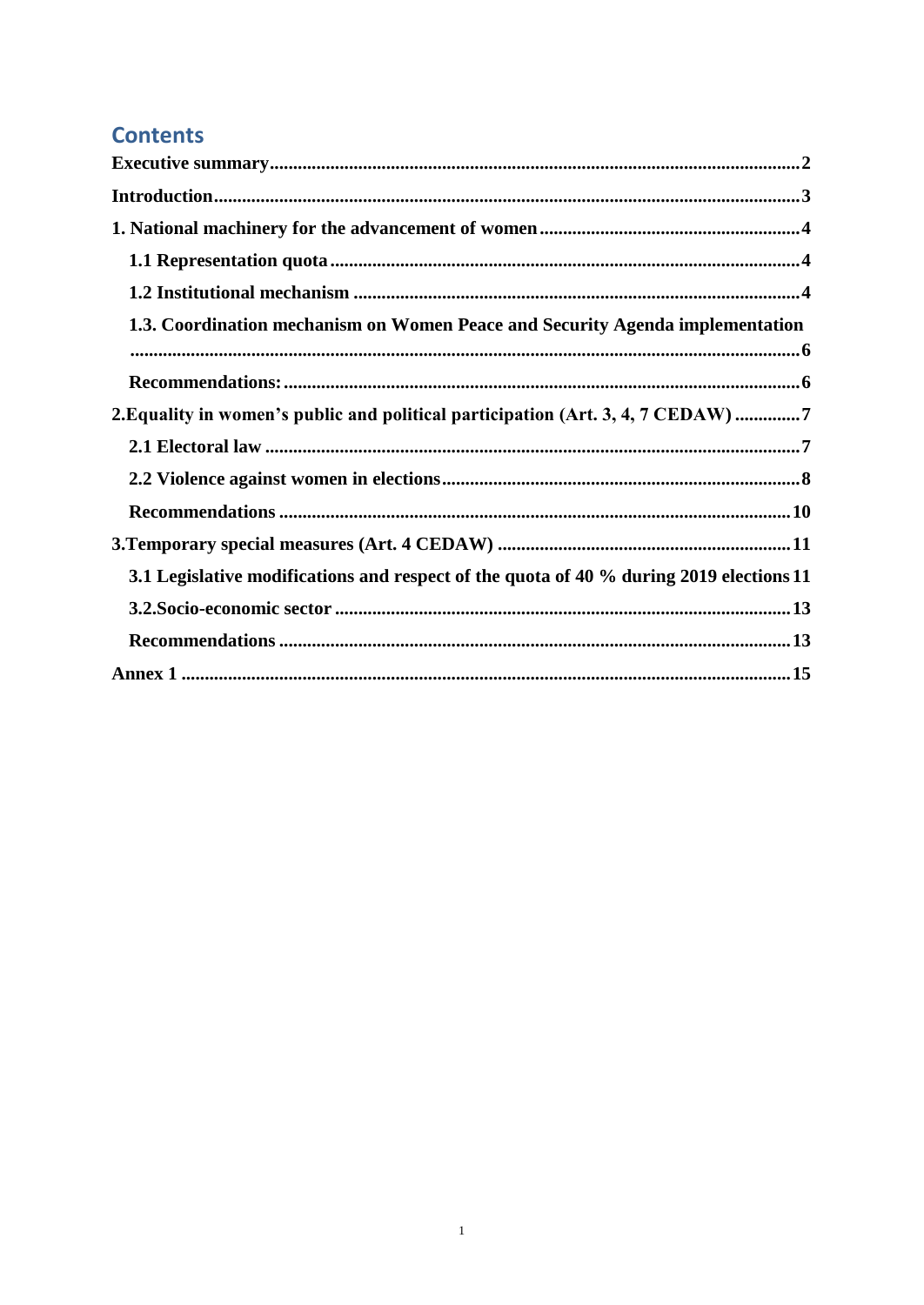### <span id="page-2-0"></span>**Executive summary**

In February 2020, the Government of the Republic of Moldova will present the Sixth Periodic CEDAW Report of Moldova (CEDAW/C/MDA/6) at the 75th CEDAW Session. The Platform for Gender Equality from Moldova elaborated the current Alternative Report on CEDAW implementation in the Republic of Moldova.

The Report is focused on implementation of some CEDAW provisions, structured by the following components: National Machinery for the Advancement of Women; Equality in Women's Public and Political Participation; Temporary Special Measures.

The progress and challenges in ensuring gender equality are reflected here. Thus, during the reporting period, with the active contribution of the Platform and other CSOs, many legal measures dedicated to improving the structure and functionality of national machinery of women's rights/gender equality promotion were approved. These measures included prohibition of sexist language and sexist advertising and introduction of 40% gender quota in the electoral and decision making processes. The adoption of a National Program on Resolution 1325 and the implementation of the Action Plan contributed to increasing women's participation in the security sector. The implementation of the training programs with the support of development partners contributed to increasing women's political participation. Dialogue between public authorities and CSOs active in the gender equality field was established, but with different levels of efficiency.

Despite the progress made, many challenges and problems should be mentioned such as: low level of implementing legal provisions of national machinery on gender equality, lack of functionality and sustainability of the national machinery's activities, including the Women, Peace and Security Agenda, ignorance of gender quota at Government level, political inconsistency in gender quota implementation, insufficient awareness of gender equality issues of civil servants and public authorities, lack of sustainability in implementing gender policies at national and local levels, misunderstanding of the essence of gender equality etc.

The provided recommendations addressed to the Government of the Republic of Moldova are structured according to the mentioned components with a focus on: strengthening functionality and sustainability of national mechanism on gender equality and women's advancement, on women's equal opportunities to participate in the public and political spheres, and on prevention and elimination of sexism and violence against women in elections, in order to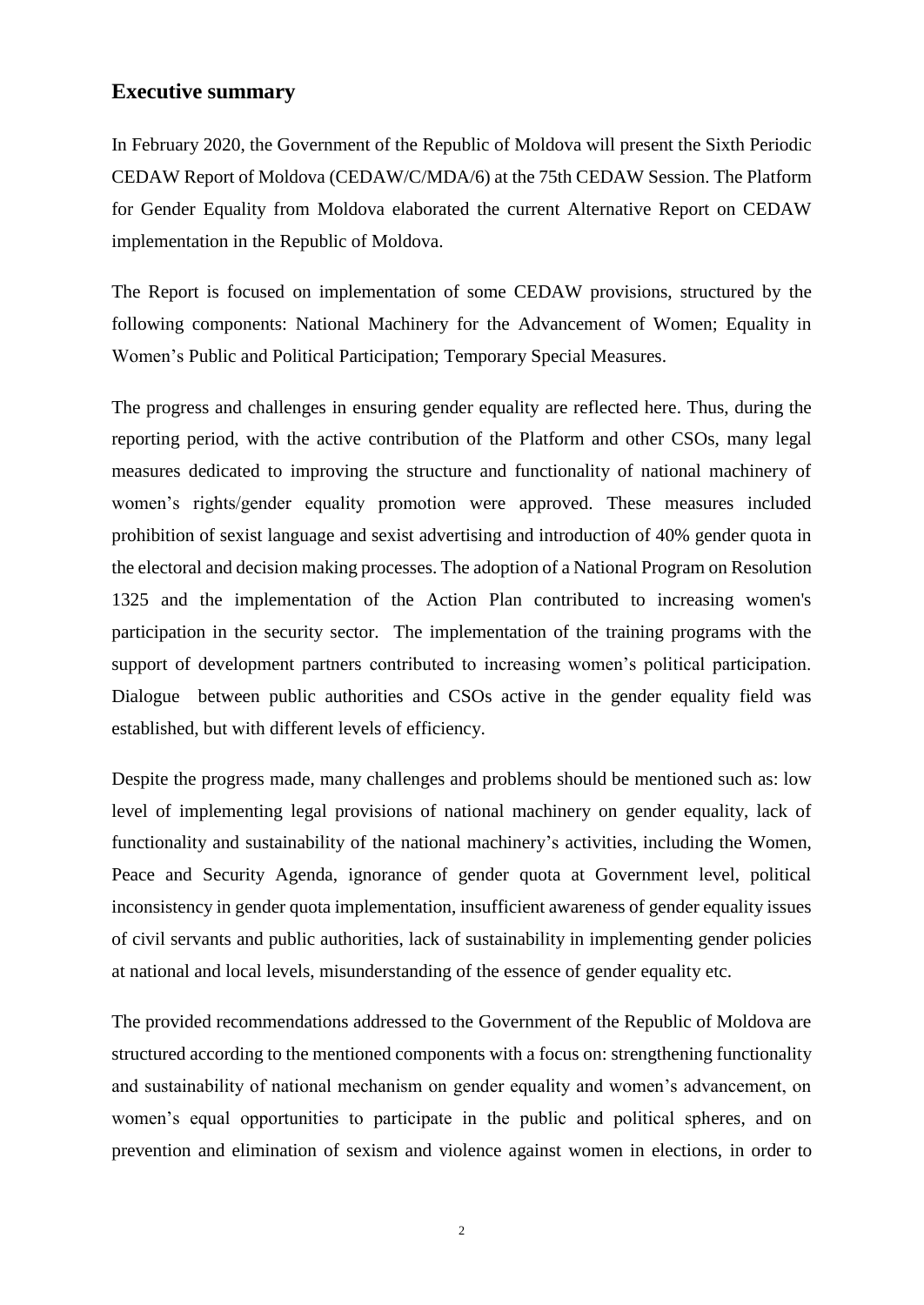ensure efficient implementation of legal provisions, including instruments for protecting women's human rights and ensuring "de facto" gender equality.

### <span id="page-3-0"></span>**Introduction**

In the last five years, with the support of civil society and external development partners, a series of important measures have been taken in the Republic of Moldova in order to improve the situation of women in many spheres of life. Examples of such legal measures to ensure gender equality are the following:

- 1) introduction of the 14-days paternity leave;
- 2) prohibition of sexist language and sexist advertising;
- 3) introduction of the 40% gender quota in electoral and decision making processes and funding from the state budget by 10% of political parties that will satisfy this requirement in parliamentary elections; sanctioning with deregistration of candidates who do not respect this legal provision; (Law no. 71);
- 4) approval of the National Strategy on Preventing and Combating Violence Against Women and Domestic Violence (2018 - 2023) and the Action plan for its implementation for 2018 – 2020 Law no. 196 with reference to the most vulnerable groups of women emergency restraining order;
- 5) introduction of a withholding allowance for parents who care for children up to 3 years of age, including reducing the unpaid period from 3 years to 1 year;
- 6) approval of the National Program for implementation of the UNSCR Resolution 1325 on Women, Peace and Security for 2018-2021 and the Action Plan for its implementation; as a result, the number of women in police and border police forces increased from 13% to 18,8% etc.

However, in spite of these positive changes in the national legislation and the efforts made in order to improve women's situation in Moldova, certain vulnerabilities and gaps are still to be tackled with. By submitting the present alternative report, the Platform for Gender Equality from Moldova (hereinafter: the Platform) - an informal network of 28 associations and civic activists, continues its work to promote gender equality in the public, professional and personal spheres. Established on 19 June 2015, the Platform has managed to become a recognizable name in the field of equality and gender in the country through advocacy and awareness raising activities. A full list of the members of the Platform is provided in Annex 1.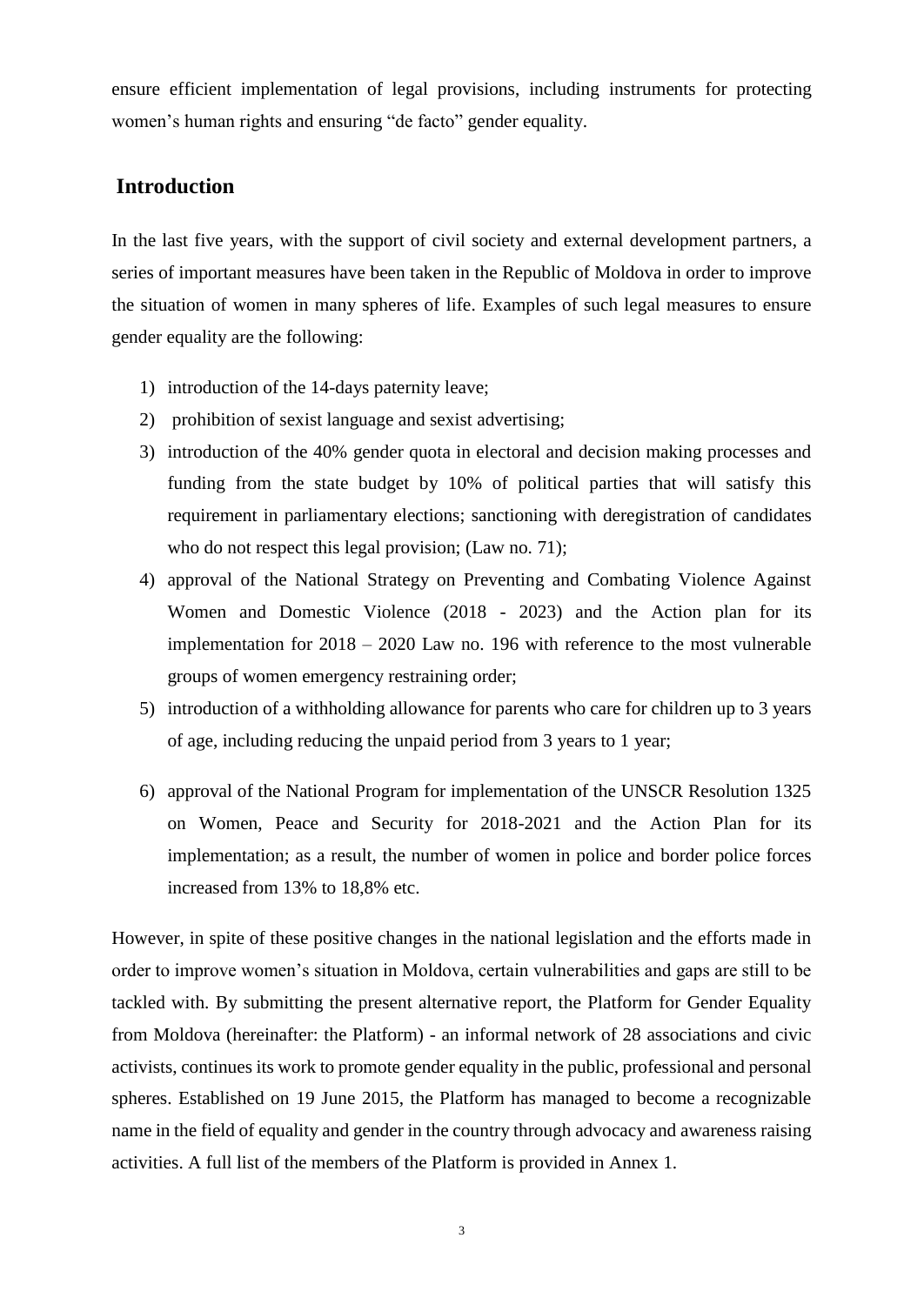### <span id="page-4-0"></span>**1. National machinery for the advancement of women**

#### <span id="page-4-1"></span>**1.1 Representation quota**

The Law no. 71 of 2016, introduced as an affirmative measure the quota of 40% representation of each sex, in order to increase the degree of women's representation in political and public decision-making processes. This law also referred to the Law on Government, complementing the latter with norms regarding the observance of the 40% minimum quota of representation for each sex when forming the Government.

However, the central public administration reform carried out in 2017 affected the institutional mechanism for promoting gender equality. The provisions on the 40% representation quota for each sex in the formation of the Government were excluded, stipulating instead that the candidate for Prime Minister must take into consideration legislation on gender equality in conjunction with criteria of professionalism and meritocracy. When the present report was being prepared, the impact of this change was immediately noticed in the Cabinet of Ministers formed in November 2019. The Government featured only two women (one was named upon the formation the new Government, and the other continued her previously elected function as Government leader of the Autonomous Territorial Unit of Gagauzia). This denotes the continued ignorance of the gender dimension and the under-representation of women in decision-making functions, and overall constitutes an important setback.

#### <span id="page-4-2"></span>**1.2 Institutional mechanism**

Furthermore, according to the amendments introduced by the Law no. 71, the institutional mechanism for promoting gender equality should be an innovative one. Gender coordinating groups must be established at the level of ministries and other central administrative authorities with competencies to ensure a complex understanding of equality between women and men in policies and programs in all fields and at all levels of decision making and implementation. In addition, gender units at the level of local public administration must be created with competencies to ensure the integration of the principle of equality between women and men in policies, programmes, normative acts and financial investments at local level and to monitor the implementation of programs, organization of information campaigns, research and other activities on equality between women and men carried out locally.

When it comes to implementation the situation is different. If at the level of central public administration, the gender coordinating groups were set up, at the level of districts and the local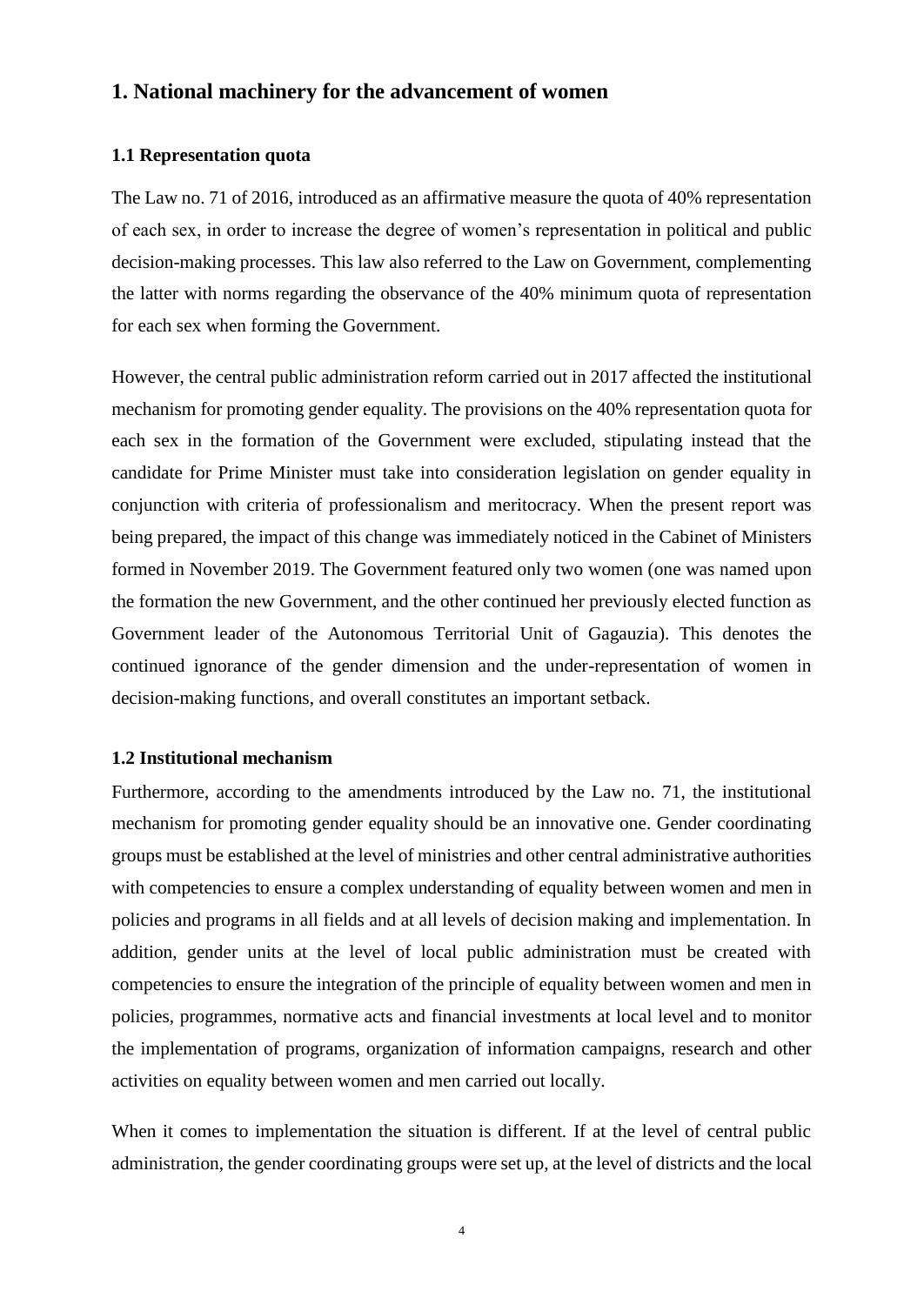public administrations, the mechanism does not work and the aforementioned legal provisions continue to be ignored or unknown. Tasks related to strengthening and consolidating the capacity of civil servants regarding the attributions of the gender units as part of the institutional mechanism were left mainly to the external development partners and civil society organizations. Between June and July 2019, the Platform for Gender Equality held informative sessions on the institutional mechanism for promoting gender equality in 15 out of 33 districts of the country (with UNWomen support<sup>1</sup>). The training sessions titled "Integration of the Gender Dimension in Public Policies" were attended by 394 representatives of the local public administration, civil society, business, and mass-media - in total, 392 women and 65 men. Our conclusion from having conducted these training sessions is that at the local level, the institutional mechanism for promoting gender equality is not known and almost no resources and capacity for implementation exists. Mentoring programs are required to make the mechanism applicable and to ensure its implementation. Unfortunately, 3 years after the institutional mechanism for promoting gender equality at the local level entered into force, these provisions are unknown, nor are any real actions undertaken to catalyze them. This conclusion was made following the testing of Gender Equality Seal in public institutions (for local and central government institutions) in 2018 by UNDP.

Only the Policy Department for ensuring equality between women and men within the Ministry of Health, Labor and Social Protection is currently functional. However, it has limited resources to ensure the adequate development and implementation of gender equality policies.

From a legal perspective, the Government Committee for Equality between Women and Men (hereafter The Committee) has a basic role in introducing a gender perspective in national policies and programs as well as making technical assistance more efficient. The Committee, as a national institutional mechanism, was meant to ensure gender equality, to solve a whole range of gender issues in society, and to improve the real situation of women in society and their social status. But political instability, frequent change of governments, lack of human and financial resources, as well as failure to comply with previous government commitments have conditioned the lack of continuity in the implementation of gender policies, have led to often formal and declarative activity, to the frequent change of structures and personnel, and as a result The Committee has not met since 2017. At the moment the national machinery is not functional.

<sup>1</sup> "Balanced Participation in Decision Making" Project, implemented by AO "Gender-Center" with the support of UN Women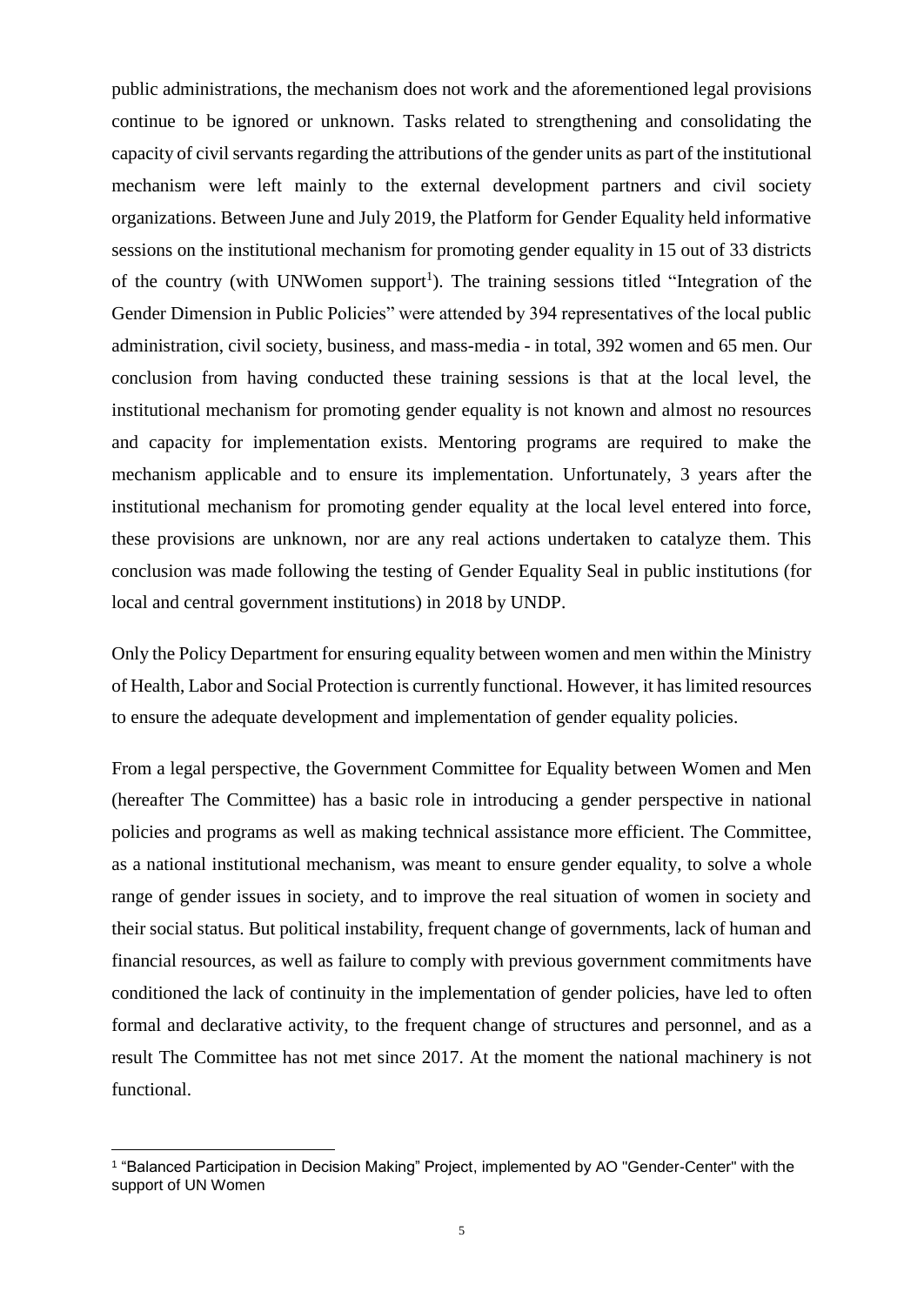#### <span id="page-6-0"></span>**1.3. Coordination mechanism on Women Peace and Security Agenda implementation**

Based on international commitment (UNSCR 1325, General Recommendation Nr.30 on women in conflict prevention, conflict and post-conflict situations), the Government, with significant contribution of CSOs, adopted the National Programme on Resolution 1325 on Women, Peace and Security for 2018-2021 and its Action Plan. As a result, sectoral action plans were approved and many actions were implemented that contributed to increasing women's participation in the defence and security sector. Only in the police and border police sectors, the number of women increased from 13% to 18,8%. Therefore, the coordination mechanism, which actively involves the Platform and other CSOs, was established.

Unfortunately, due to political instability, the mentioned mechanism was affected. Thus, the Government's responsibility is to ensure an efficient coordination mechanism at the Government - State Chancellery level. The efficient Coordination mechanism can contribute to the protection of women's human rights at all times and to the advancement of gender equality.

#### <span id="page-6-1"></span>**Recommendations:**

- 1. The Government should ensure the functionality and sustainability of National machinery on Gender Equality and public authorities and institutions responsible for women's effective protection against any act of discrimination (art.2 CEAW).
- 2. To restore the activity of the Governmental Committee for Equality between Women and Men, tasked with coordinating the institutional framework for ensuring gender equality. The Committee should enjoy increased authority in its work with relevant ministries, as well as greater human, financial, and technical resources, so as to ensure the implementation of the legal provisions made in Law no. 71;
- 3. To establish a specialised government agency for gender equality, tasked, among others, with fulfilling the commitments made by Moldova within the 2030 Sustainable Development Agenda, specifically Goal 5, as well as gender mainstreaming in all 17 SDGs. The government agency may ultimately take over the functions of the Governmental Committee for Equality between Women and Men, thereby ensuring greater representation, particularly of disadvantaged women, as well as increased stability of available resources;
- 4. To establish an efficient coordination mechanism on the National Program for the Implementation of the UNSCR Resolution 1325 on Women, Peace and Security for 2018-2021 at Government-State Chancellery level.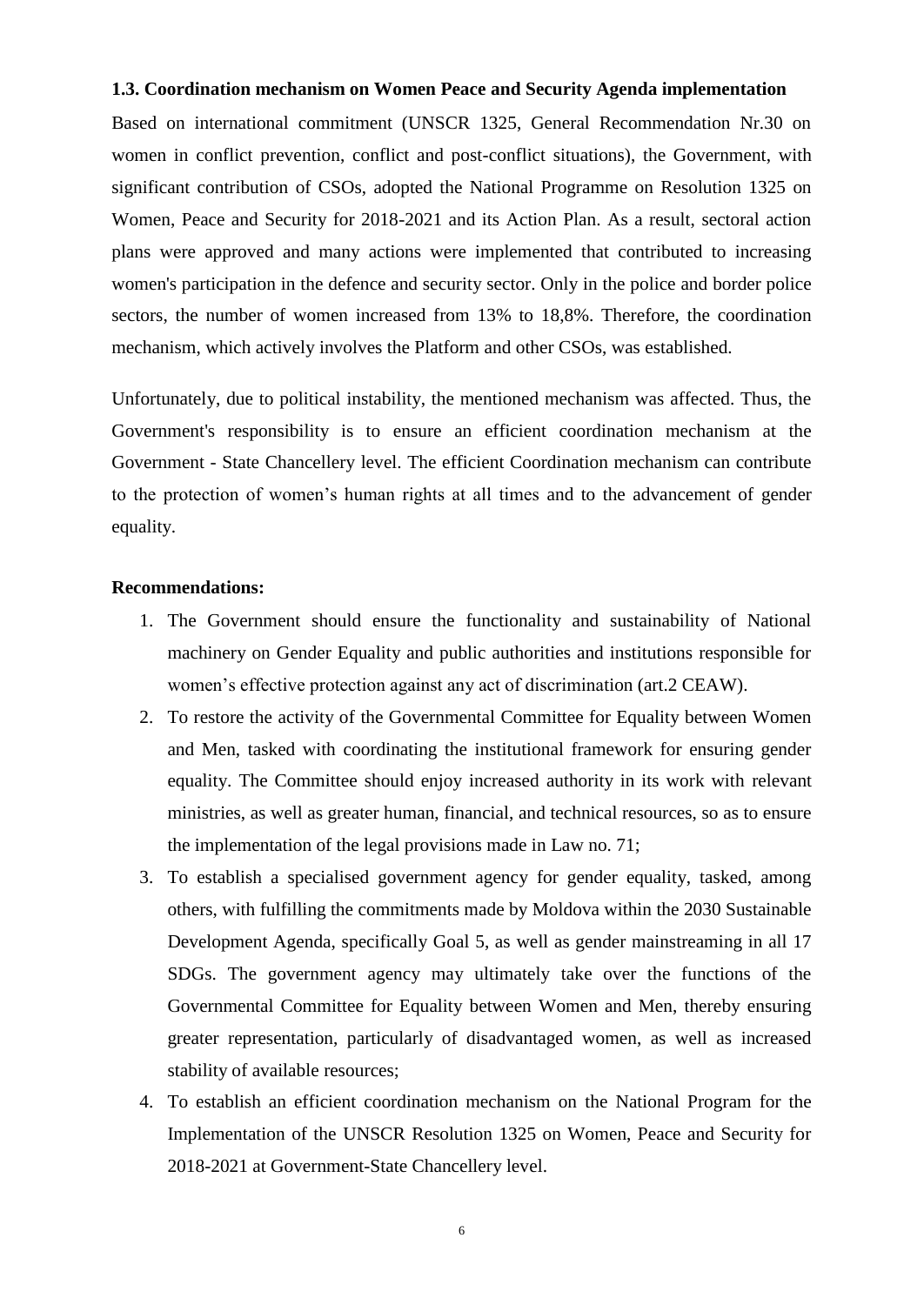- 5. To create a Parliamentary Committee on Equal Opportunities. The tasks of the Committee would include: (i) mandatory endorsement of all relevant legislative acts from the perspective of the impact on gender equality; (ii) annual hearing of all central authorities regarding the progress on the implementation of the state policy in the field; (iii) prevention and combating of sexism in the activity of the Parliament;
- 6. To establish the position of Adviser on Gender Equality to the Presidency; that will have as tacks monitoring of gender equality implementation into public policies and contribution to strategic approach of gender equality.
- 7. To ensure the systematic collection of sex- and age- disaggregated data at the national level, so as to support decision-making (ex-ante), policy implementation at different stages, monitoring and evaluation (ex-post).

## <span id="page-7-0"></span>**2.Equality in women's public and political participation (Art. 3, 4, 7 CEDAW)**

#### <span id="page-7-1"></span>**2.1 Electoral law**

-

On 31 July 2019, the Parliament of Moldova voted a bill that amended the electoral law. First, the mixed electoral system was annulled and the proportional electoral system for party lists reinstated. Among the provisions introduced was also the change of procedures for drawing up the lists of candidates. The provisions regarding the application of the double quota system, which includes the 40% representation quota and list positioning provisions, were also approved. Thus, the lists of candidates for the parliamentary and local elections are to be drawn up by respecting the minimum quota of 40% for both sexes, while the positioning of the candidates on the lists is made according to the formula: at least 4 candidates of each sex for every 10 places. Despite the provisions of the legislation in force, for the general local elections on October 20, 2019, the lists of candidates were drawn up with the minimum representation quota of 40% for both sexes, but with at least 3 candidates of each sex for every 10 places, as a derogation. Failure to comply with the conditions set out in the provisions listed above entailed the refusal to register the candidates' lists by the electoral body<sup>2</sup>.

<sup>&</sup>lt;sup>2</sup>Still Underrepresented! A gender analysis of candidates for the 2019 local elections, Authors: Alina Andronache, Covrig Natalia, Buzu Alexei, Cantarji Vasile, see the link[:](http://www.progen.md/files/6400_analysiselectionsge_final.pdf) <http://www.progen.md/?pag=n&opa=view&id=558&tip=publicatii&start=&l=> [http://www.progen.md/files/6400\\_analysiselectionsge\\_final.pdf](http://www.progen.md/files/6400_analysiselectionsge_final.pdf)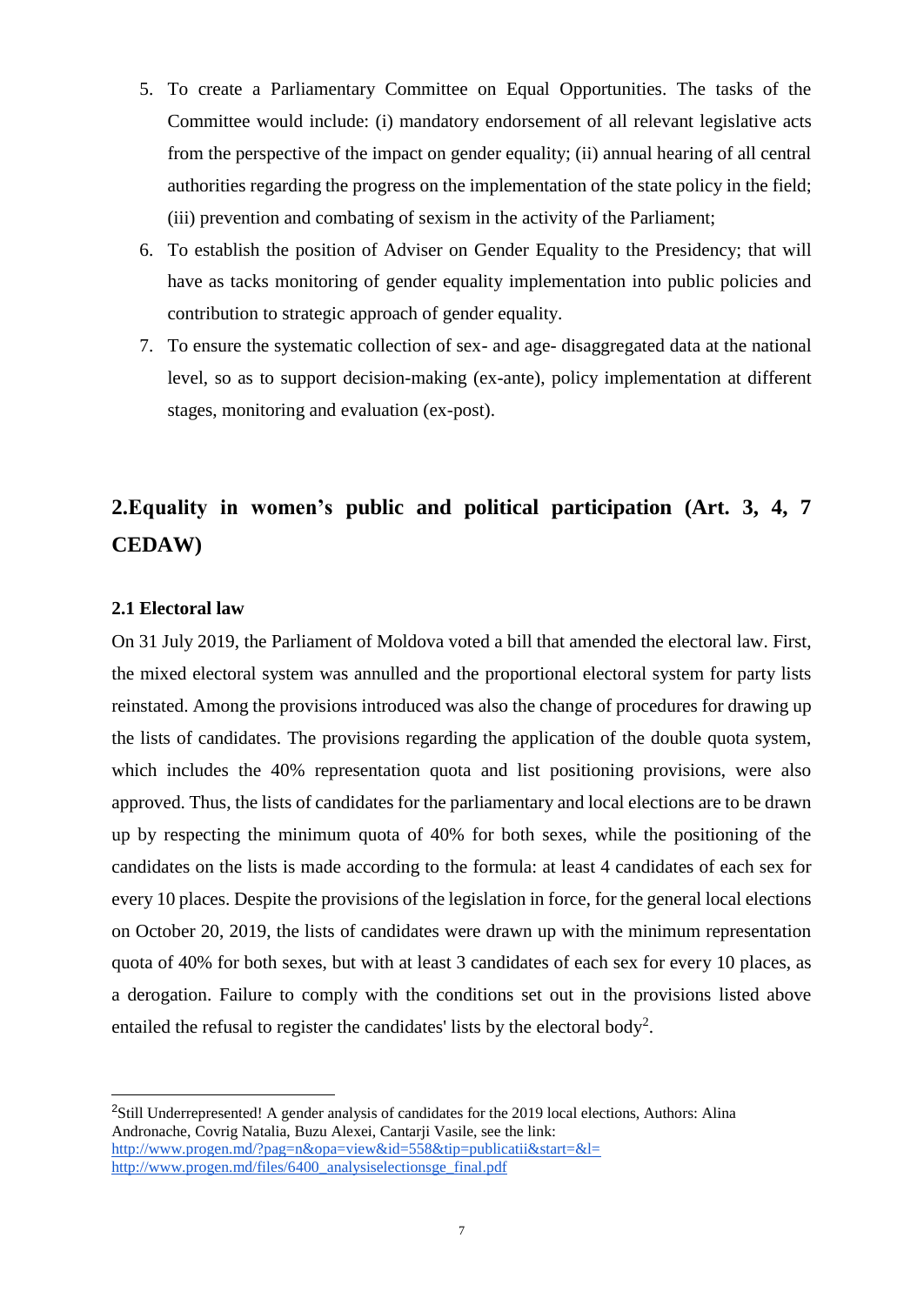Statistical data on the dimension of promoting equality between women and men in the decision-making and political processes shows that the dimension experienced periods of ascension and descent.

At the legislative level, by 2016, the highest share of women was that of the eighteenth legislature (Parliament 2009-2010) - 24.8 % or 25 women MPs, while the XII legislature, between 1990-1994, had the lowest share - 3.7 %. The 2014-2018 legislature - 22.8%, and for the 2019-2023 legislature the representation of women is 25.7%.<sup>3</sup>

During the parliamentary elections in 2019, the share of women on the party lists of candidates for MPs stood at 41.8%. At the time of writing the present report, women represented 25.7% of MPs.

The last local elections carried out in 2019 rendered 11,580 local councilors and 898 mayors. As a result, we find that throughout the past 8 years, the representation of women in the electoral process at the local level has increased. Thus, the share of women candidates for mayor was 18.9% in the 2011 elections, 22.5% in the 2015 elections, and 27.1% in the elections from October 20, 2019. At the time of writing the present report, women represented 21.83% of mayors, 36.51% of the local councilors and 27.08% of the district councilors.

At the governmental level, the representation of women in the Cabinet of Ministries has been uneven, ranging from 54% (April 2019) to 16.6% (December 2019).

#### <span id="page-8-0"></span>**2.2 Violence against women in elections**

One of the main barriers to women's participation in politics is violence, especially in elections. Along with women's increased political activity in Moldova, the Platform finds that this phenomenon is constantly on the rise. Throughout 2019, discrimination of women in elections remained a systemic issue, with an institutionalized and party-related character, especially with regard to independent candidates and those from marginalized groups. In 2019, serious cases of sexual harassment of women candidates were reported in the national and local electoral campaigns. Sexism and intimidation were also directed at the media, i.e. moderators and journalists. <sup>4</sup>

<sup>3</sup> Report monitoring the respect of the gender quota by the political parties of the Republic of Moldova, author Cornelia Călin, see the report here : <https://egalitatedegen.md/wp-admin/admin.php?page=memphis-documents.php&mdocs-cat=mdocs-cat-2&att=null>

<sup>4</sup> Preliminary report on Violence against Women in the General Local Elections 2019, Author Olga Bîtcă, see the report here:

<https://egalitatedegen.md/biblioteca/participarea-femeilor-in-politica/>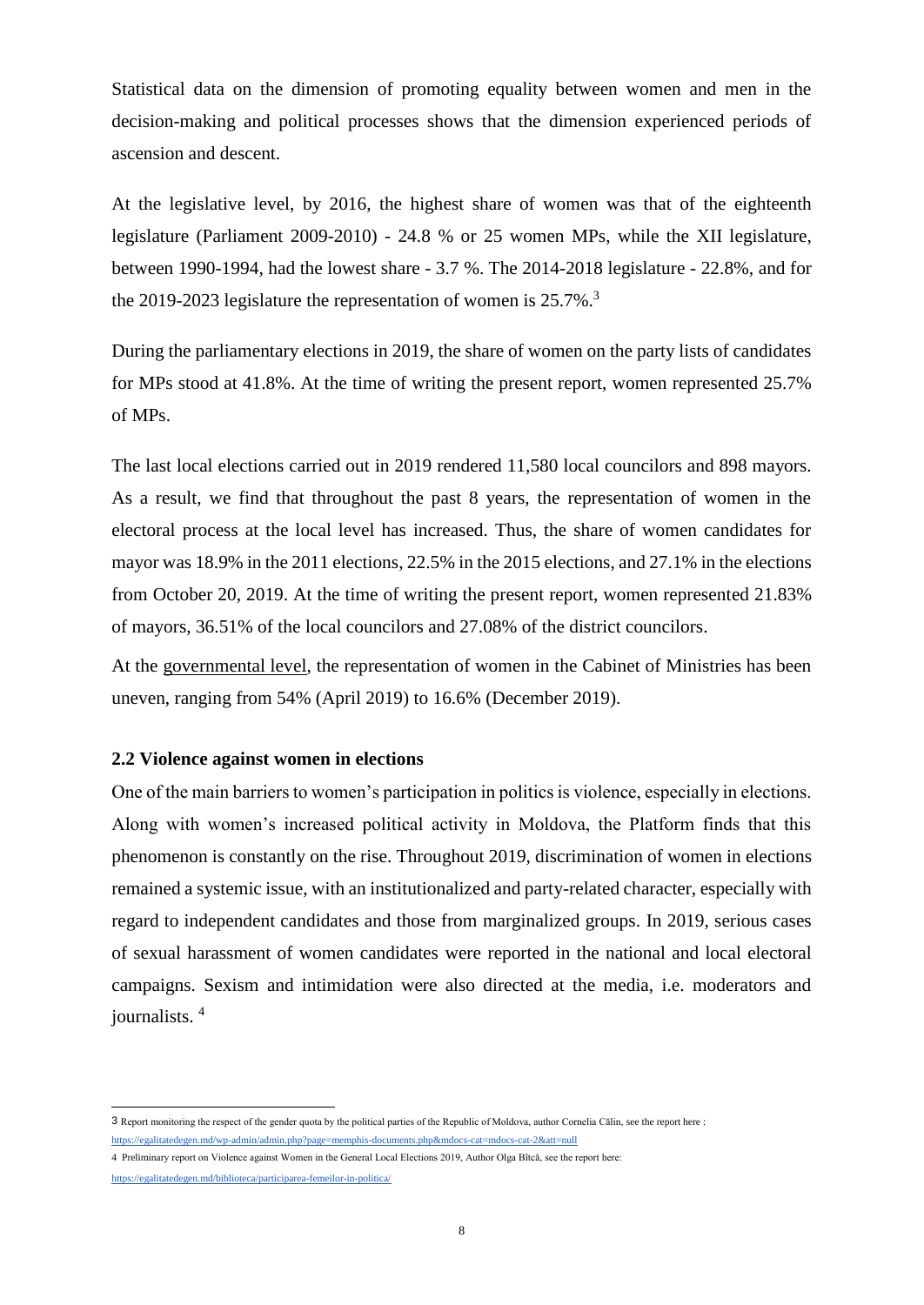It is therefore unsurprising that civil society organizations chose to focus on violence against women in elections, approaching it for the first time in the electoral history of the country as an area of special concern. The shared hope was to address not just violence against women candidates, but also against all other women who participate in the electoral process: political activists, members of the observing staff, representatives, electoral officials, political journalists, commentators and analysts.

According to a mapping of violence against women in elections carried out as part of this effort, 52% of the 409 women respondents said that they were confronted with violence during the elections. The mapping concerned candidates at several parliamentary and local elections, including the February 2019 parliamentary elections. Out of the total number of respondents running for office, 31% ran for a MP position, 52% - for the local / district / municipal councilor position, and 18% ran for mayor position. The most widespread forms of violence against candidates in elections were found to be verbal and psychological violence. Thus, 49% of the candidates were subjected to verbal violence, 42% - psychological violence, 4% - economic violence, and 3% of the candidates - physical violence. Only the candidates for the position of MP mentioned economic violence.

With regard to electoral activists, according to the survey data, 43% of them were subjected to aggression, hate speech and violence during the same elections. It was found that the lower an electoral activist is in the political hierarchy, the more often she was subjected to direct violence. Most women participants had multiple experiences in elections and in different roles, including member of the electoral staff, observer, and assistant of a candidate.<sup>5</sup>

A particular form of violence is the use of sexist language when referring to women that participate in the electoral process, which has the combined effects of discriminating and harming them, as well as affecting their dignity. These effects go on to influence the public perception of women in positions of power and is concerning also to her entourage. As sexism has been increasing in the public space, it remains the focus of many international mechanisms and organizations, being considered a form of promoting hatred and intolerance<sup>6</sup>

<sup>5</sup>Monitoring and mapping report of Violence Against Women and Sexismin in Elections,.see the report here[:](https://egalitatedegen.md/biblioteca/participarea-femeilor-in-politica/) <https://egalitatedegen.md/biblioteca/participarea-femeilor-in-politica/>

<sup>6</sup> [Analysis of the sexist language of the 2016 presidential election campaign in the Republic of Moldova, round](http://mediacritica.md/wp-content/uploads/2016/12/Studiu-de-caz_Analiza-limbajului-sexist.pdf)  [two. Case study, Author author dr. Univ. Loreta HANDRABURA http://mediacritica.md/wp](http://mediacritica.md/wp-content/uploads/2016/12/Studiu-de-caz_Analiza-limbajului-sexist.pdf)[content/uploads/2016/12/Studiu-de-caz\\_Analiza-limbajului-sexist.pdf](http://mediacritica.md/wp-content/uploads/2016/12/Studiu-de-caz_Analiza-limbajului-sexist.pdf)

See also the report of 2019 "The public discourse from the gender perspective of the candidates in the parliamentary elections in the uninominal electoral constituencies no. 17, 33, 48 and 50. Author dr. univ. Loretta Handrabur[ahttp://media-azi.md/ro/publicatii/raport-de-monitorizare-discursul-public-din-perspectiva-de-gen-aal-candidatelor-](http://media-azi.md/ro/publicatii/raport-de-monitorizare-discursul-public-din-perspectiva-de-gen-aal-candidatelor-%C8%9Bilor-%C3%AEn) [%C8%9Bilor-%C3%AEn](http://media-azi.md/ro/publicatii/raport-de-monitorizare-discursul-public-din-perspectiva-de-gen-aal-candidatelor-%C8%9Bilor-%C3%AEn)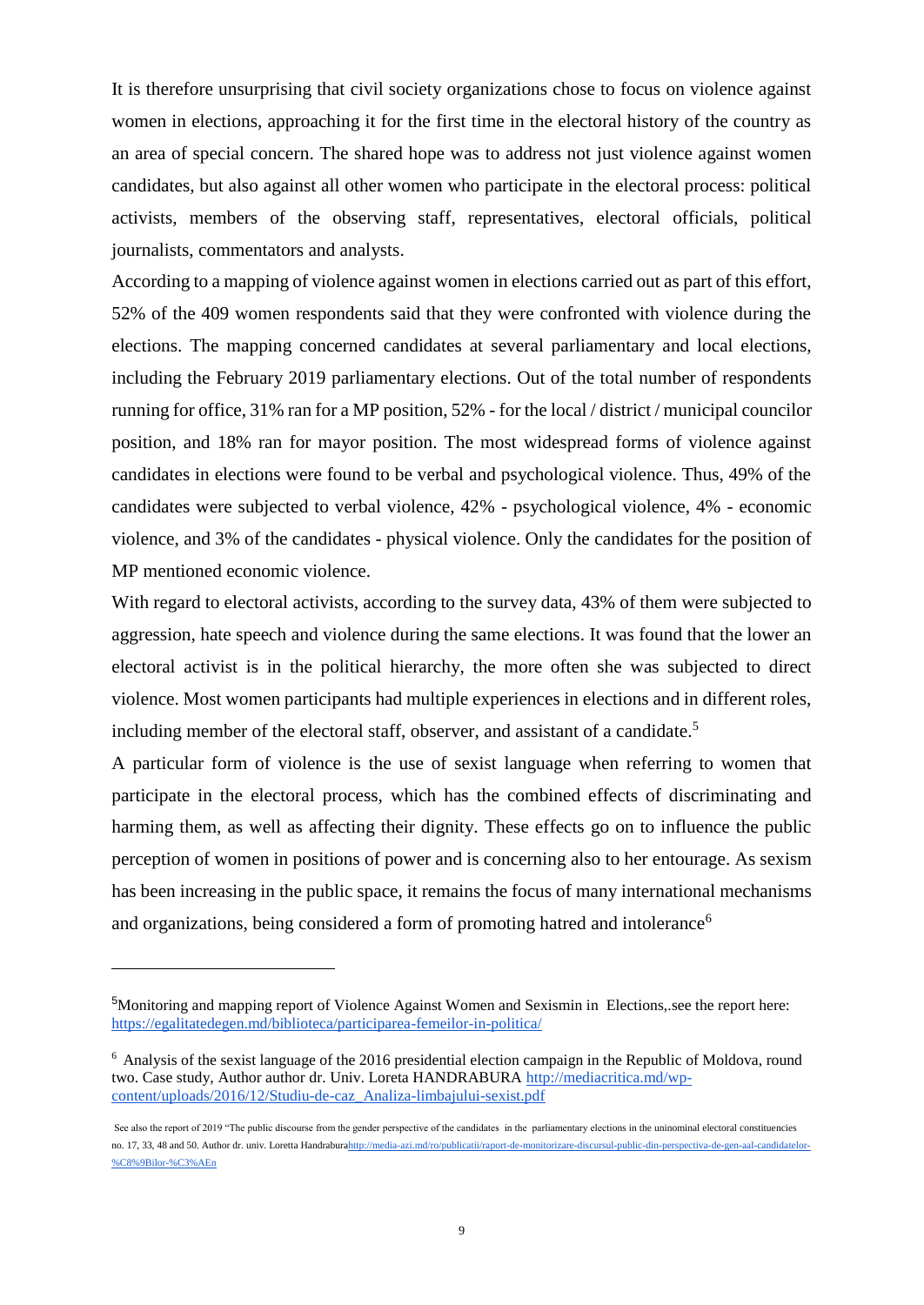It has been found that the rate of hate speech and incitement to hate during elections doubled in 2019 to four cases per day, compared to two in 2018. While the authors of hate speech are both women and men, most often, i.e. in 79% of cases, hate speech is used by men. The object of hate speech is women in the majority of the cases.<sup>7</sup>

#### <span id="page-10-0"></span>**Recommendations**

- 1. To urgently adopt the draft law no. 301 of the Parliament of the Republic of Moldova for the modification and completion of some legislative acts regarding the regulation of the crimes of reasoning of the prejudices, in accordance with the international standards.
- 2. The government will develop a complex strategy for preventing and combating hateful discourse used by people. The strategy should include the creation of a mechanism for monitoring hate speech, and cooperation through authorization may indicate the law and other relevant institutions (for example, CPPEDAE), to facilitate the criminal prosecution of hate speech and to improve the mechanism for sanctioning the function.
- 3. To adopt and enforce codes of conduct or guidelines for non-discriminatory and nonsexist language in the office of the presidency, the parliament, central and local public administration;
- 4. To strengthen the competencies of the Council for Preventing and Eliminating Discrimination and Ensuring Equality with tasks related to the prevention and combating of discrimination, denigration or harassment online and on social media;
- 5. To provide women candidates, as well as holders of elected office or leadership functions in the public and private sectors with continuous training and capacity building;
- 6. To integrate a component on addressing violence against women in elections within systems of early warning on electoral violence, as well as monitoring violence in elections;
- 7. To provide election officials, including rapporteurs and observers, with training on behavioral ethics in the electoral process, so as to equip them with adequate response strategies and tools in cases of aggressive behavior on the part of fellow colleagues, candidates, or voters;

<sup>7</sup> Hate speech and incitement to discrimination in public space and media, author Dumitru Sliusarenco, see the report here[:](https://promolex.md/wp-content/uploads/2019/12/A4_hate_ro_II_web.pdf) [https://promolex.md/wp-content/uploads/2019/12/A4\\_hate\\_ro\\_II\\_web.pdf](https://promolex.md/wp-content/uploads/2019/12/A4_hate_ro_II_web.pdf)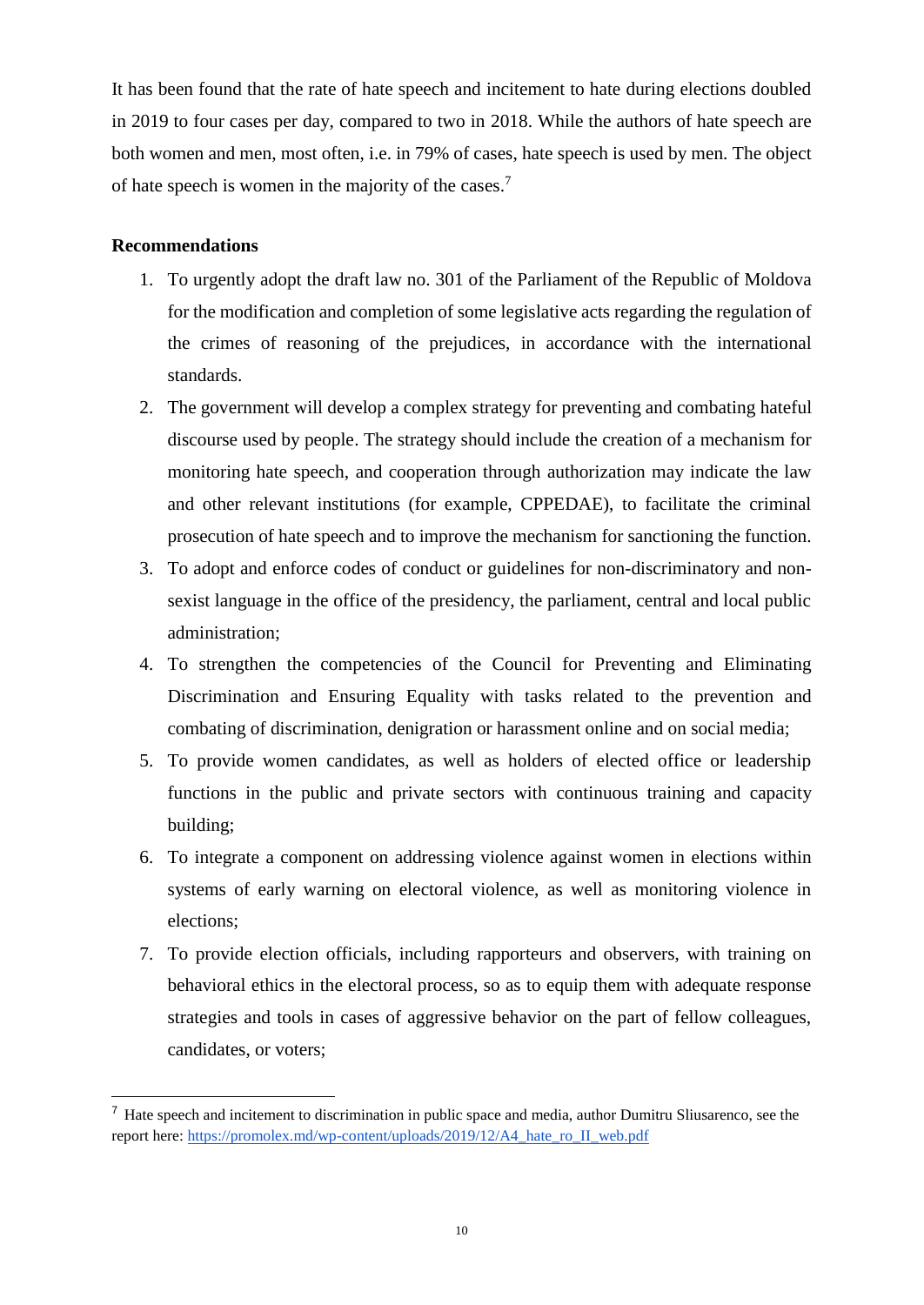8. To ensure the universal use of the feminine forms for functions and professions<sup>8</sup>, in Romanian (the official language), as well as Russian (the language for inter-ethnic communication).

## <span id="page-11-0"></span>**3.Temporary special measures (Art. 4 CEDAW)**

The Committee urges the State party to expedite its efforts to adopt the proposed amendment to Law No. 64-XII on government and to raise the awareness of parliamentarians regarding the importance of the engagement of women in public life. The Committee recommends that the State party adopt temporary special measures, in accordance with article 4 (1) of the Convention, where women, including those from ethnic minorities and those with disabilities, are underrepresented or disadvantaged, and evaluate and publish gender impact analyses of the measures.

#### <span id="page-11-1"></span>**3.1 Legislative modifications and respect of the quota of 40 % during 2019 elections**

On April 14, 2016, Law no.71 was adopted for the modification and completion of some legislative acts introducing, as an affirmative measure, the 40% representation quota of both sexes, in order to increase the degree of representation of women at the political and public decision-making levels. The Electoral Code was supplemented with provisions aiming to respect the minimum quota of representation of 40% for both genders when drawing up the lists of candidates for the parliamentary and local elections. On 15.08.2019, the Parliament of the Republic of Moldova approved Law no. 113 for the modification of some legislative acts entered into force on 17.08.2019. The provisions regarding the application of the double quota system (including the 40% representation quota and list positioning provisions) were also voted on. Thus, the lists of candidates for the parliamentary and local elections was drawn up respecting the minimum quota of 40% for both genders. The positioning of the candidates on the lists were made according to the formula: at least four candidates in every 10 seats.

At the same time, by derogation from the provisions of the legislation in force, at the general local elections on October 20, 2019, the lists of candidates were drawn up respecting the minimum representation quota of 40% for both sexes and at least three candidates in every 10 seats. Therefore, the following two conditions have been cumulatively complied with: (i) 40%

<sup>8</sup> L.Handrabura, Al.Gherasim, M.Butuc, Non-existent language. Conceptual landmarks and practical recommendations. Study and Guide, UNDP, Ch., 94 p.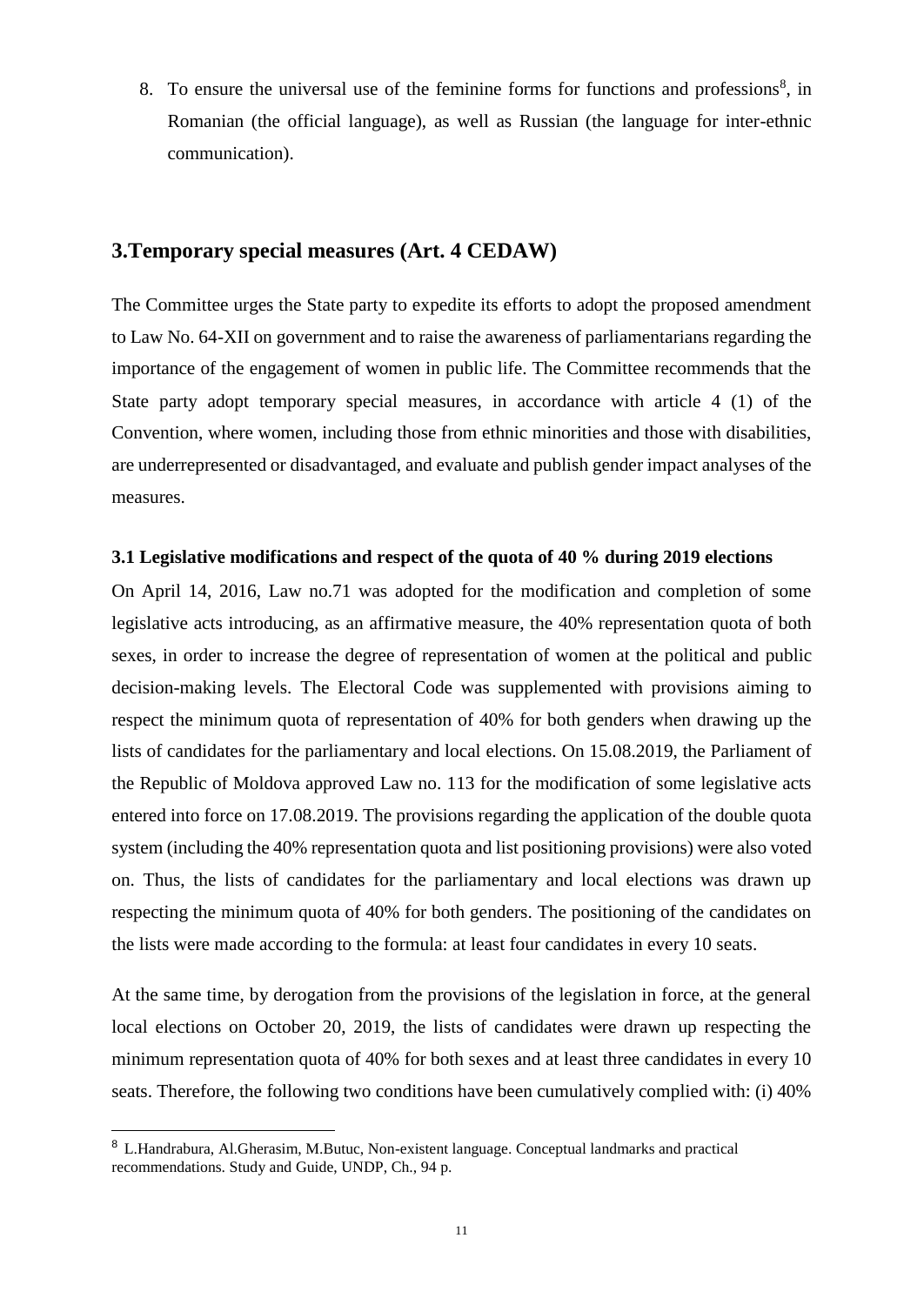quota insurance; (ii) out of 10 candidates included in the list, 3 - representatives of a singlegender. Failure to comply with the conditions set out in the provisions listed above entails the refusal to register the candidates' lists by the electoral body.

In order to facilitate the activity of the lower electoral bodies, on 9 September 2019 the Central Electoral Commission approved a circular, setting out, by way of recommendation, the minimum number of candidates of the same sex needed to be included in lists in order to comply with the provisions on the gender quota. After performing calculations as per the circular, it was found that in a minimum of 21 cases, out of the 52 candidates indicated, the minimum result obtained based on the figures established by the CEC was below 40%. Thus, for example, for every 36 candidates at least 14 must be of the same sex, which constitutes 38.88% of the total number of candidates. After analyzing (where possible) the lists of candidates submitted to the electoral bodies, at least 92 cases were found in 21 electoral districts II of candidates having been registered with deviations from the provisions regarding the gender quota. According to the election monitoring report published by Promo-LEX, at least 30% of the registrations by political groups contained deviations from the said legal provisions. In electoral districts I, at least 1,300 cases were reported, in which the lists presented by political groups did not correspond to the legal provisions regarding the gender quota and the placement in the list of candidates<sup>9</sup>.

In the last three electoral cycles, the percentage of women candidates increased by only 5%. The overall share of women candidates for mayoral positions at the 20 October 2019 elections increased by only 4.6% compared to the elections in 2015 (the lowest number of women candidates in the electoral race having been recorded in 2011). The percentage of women candidates for this function is higher in small constituencies (usually villages) and lower for large constituencies (cities and municipalities). These points to the fact that political parties actively and consistently promote men rather than women for strategic constituencies. Where the process of selecting / appointing candidates within political parties is more decentralized, e.g. in villages, the share of women candidates is higher.

If the above trends are maintained, Moldova will reach 40% of women candidates for mayor positions over the following three electoral cycles, that is in 2031. This slow change shows

<sup>9</sup>Final report Observation mission of the new local and parliamentary elections of October 20 (November 3) 201[9https://promolex.md/wp-content/uploads/2019/12/Raport\\_ALG\\_2019\\_web.pdf](https://promolex.md/wp-content/uploads/2019/12/Raport_ALG_2019_web.pdf)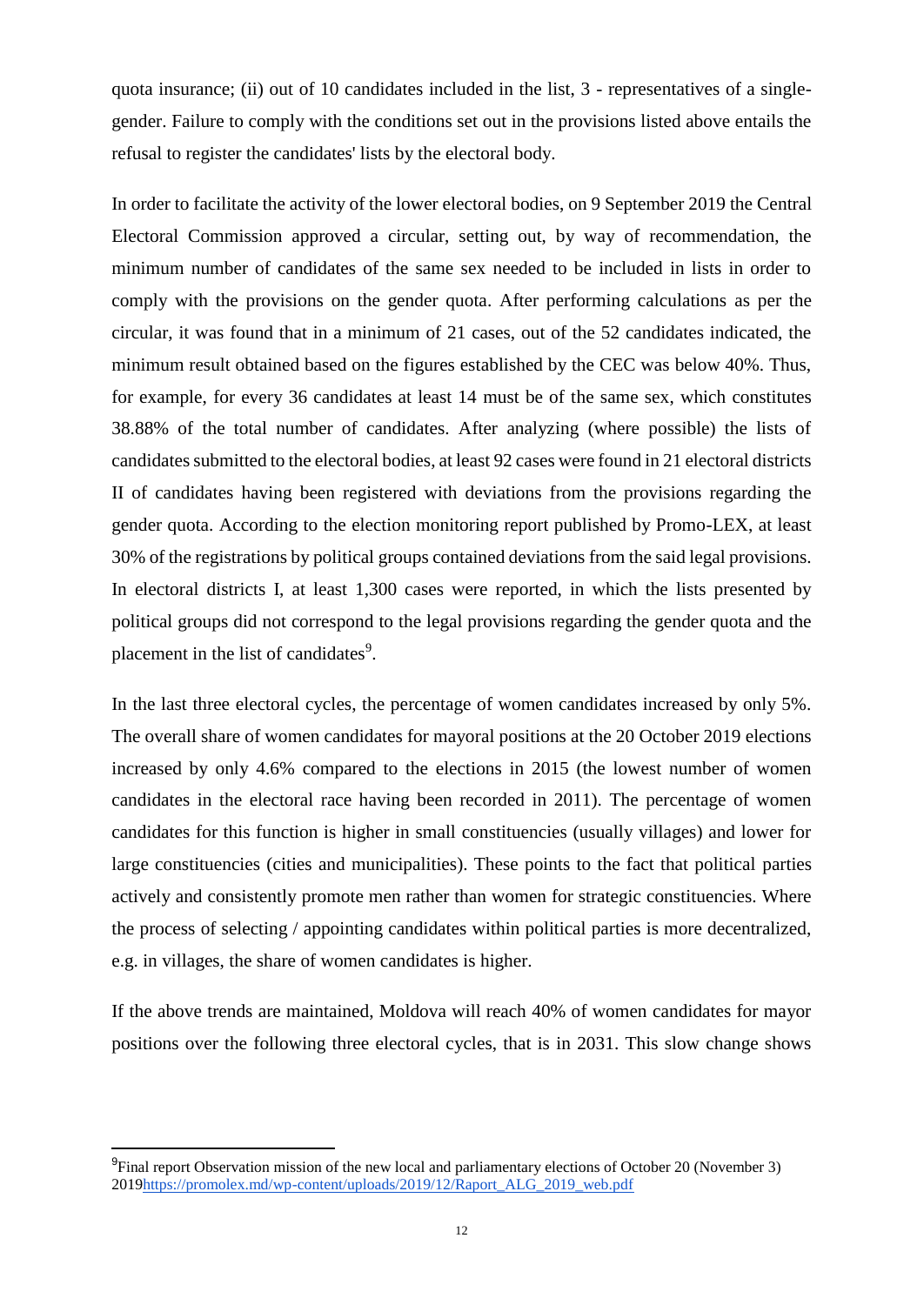once again the need for additional measures, such as a double representation quota, without which the share of women in these positions would continue to increase very slowly<sup>10</sup>.

#### <span id="page-13-0"></span>**3.2.Socio-economic sector**

In the last years the gender gap in pensions is constantly increasing. Only in 2018, the average pension of a woman at the national level was 22% lower than that of men, and in the Chisinau municipality this difference constituted just 33%. Thus, in 2018, under the conditions of a fair system of calculating the pension, in monetary terms, the women from Chisinau would have received an average of 11,430 MDL more, and those outside the municipality - with 5,038 MDL. We mention that at present about 70% of the pensioners for old age are women.

We consider that the respective provision regarding the establishment of the pension for the age limit, the period of the child care leave based on the minimum monthly wage is discriminatory towards women (who constitute the absolute majority of the beneficiaries of the child care leave) and significantly diminishes the value of their pension.

Adoption of the legislative initiative of a group of deputies, draft law no.  $185$  of  $5.11.2019$ ,<sup>11</sup> by which it is proposed that when establishing the pension for the age limit, the period of the child care leave, assimilated to the contribution period, should be calculated based on the average monthly salary in the economy at the date of the pension calculation and not the minimum wage, as the law provides, so it would reduce inequality and inequity.

#### <span id="page-13-1"></span>**Recommendations**

- 1. To ensure women's fair representation at the leadership level of the Legislature as per the legal provisions in force, i.e. the 40% gender quota;
- 2. To ensure at least one Vice-President of the legislature to be a woman (in case if the President of the Parliament is a woman), and at least 2 Vice-Presidents of the legislature are women (in case the President of the Parliament is a Man);
- 3. To ensure that the number of men and women chairpersons of the parliamentary committees is equal;

<sup>10</sup> Still Underrepresented! A gender analysis of candidates for the 2019 local elections, Authors: Alina Andronache, Covrig Natalia, Buzu Alexei, Cantarji Vasile,, see the link[:](http://www.progen.md/files/6400_analysiselectionsge_final.pdf)

[http://www.progen.md/?pag=n&opa=view&id=558&tip=publicatii&start=&l=http://www.progen.md/files/6400](http://www.progen.md/?pag=n&opa=view&id=558&tip=publicatii&start=&l=) [\\_analysiselectionsge\\_final.pdf](http://www.progen.md/files/6400_analysiselectionsge_final.pdf)

<sup>&</sup>lt;sup>11</sup> [https://www.scribd.com/document/433883436/250-2019-ro?secret\\_password=sQgqFX541XRSjLuzcN0o](https://www.scribd.com/document/433883436/250-2019-ro?secret_password=sQgqFX541XRSjLuzcN0o)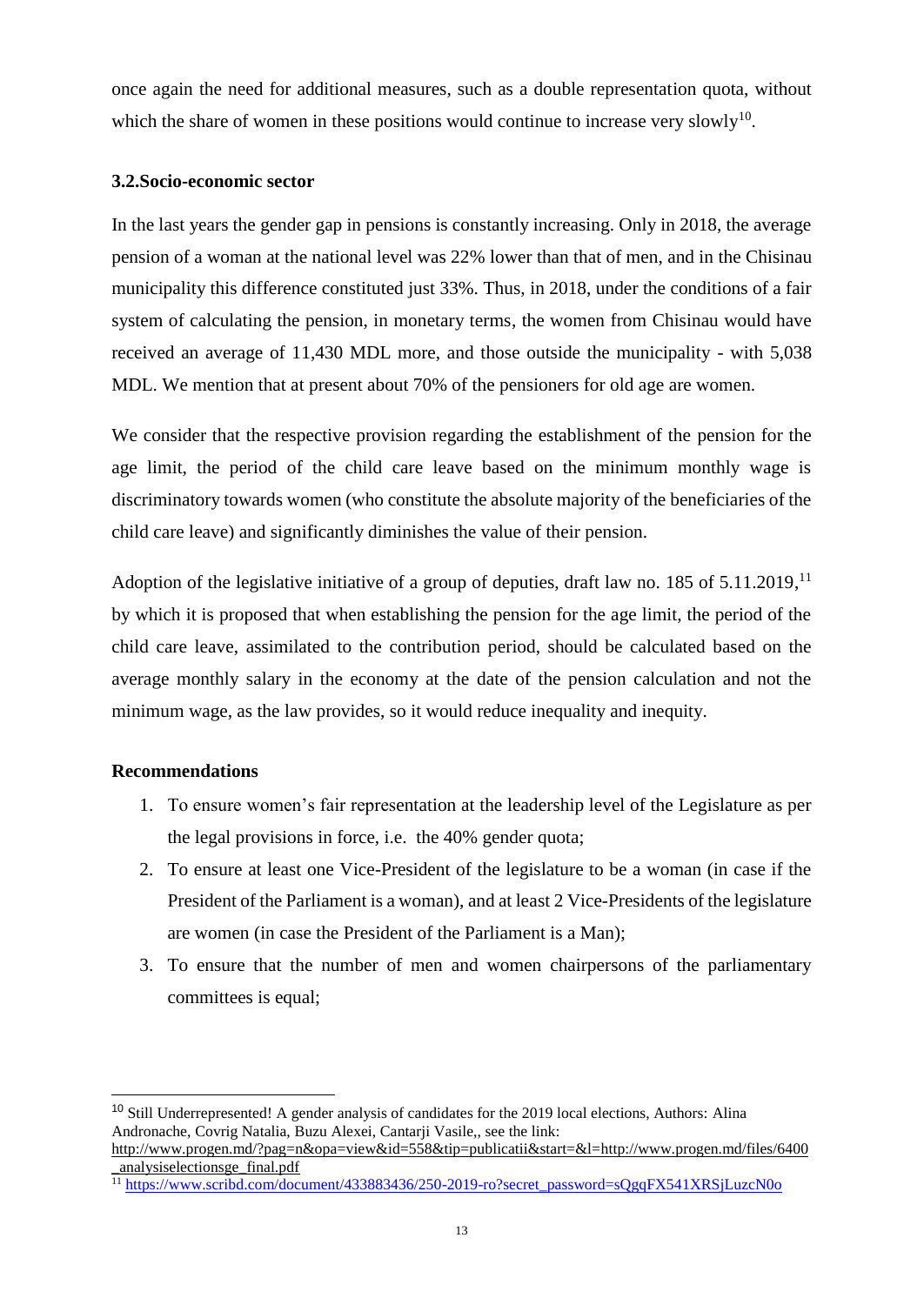- 4. To ensure that election campaigns feature respectful and accurate depictions of women and men, thus avoiding the use of gender stereotypes;
- 5. To ensure accessibility for electoral and political offices for people with special needs
- 6. To establish electoral legislative affirmative measures for women from vulnerable groups, especially as ethnic groups and women with special needs;
- 7. For the Parliament and the Government of the Republic of Moldova to approve changes to the legal framework that will eliminate the discriminatory and unfair effects on women who have already retired. The establishment of the pension for the age limit, the period of the child care leave, assimilated to the contribution period, shall be calculated based on the average monthly salary in the economy at the date of the pension calculation and not the minimum wage, as provided by the legislation in force.
- 8. To mainstream gender equality in the work of Trade Unions, making them among the main promoters of gender equality in the workplace and within the framework of social partnership.